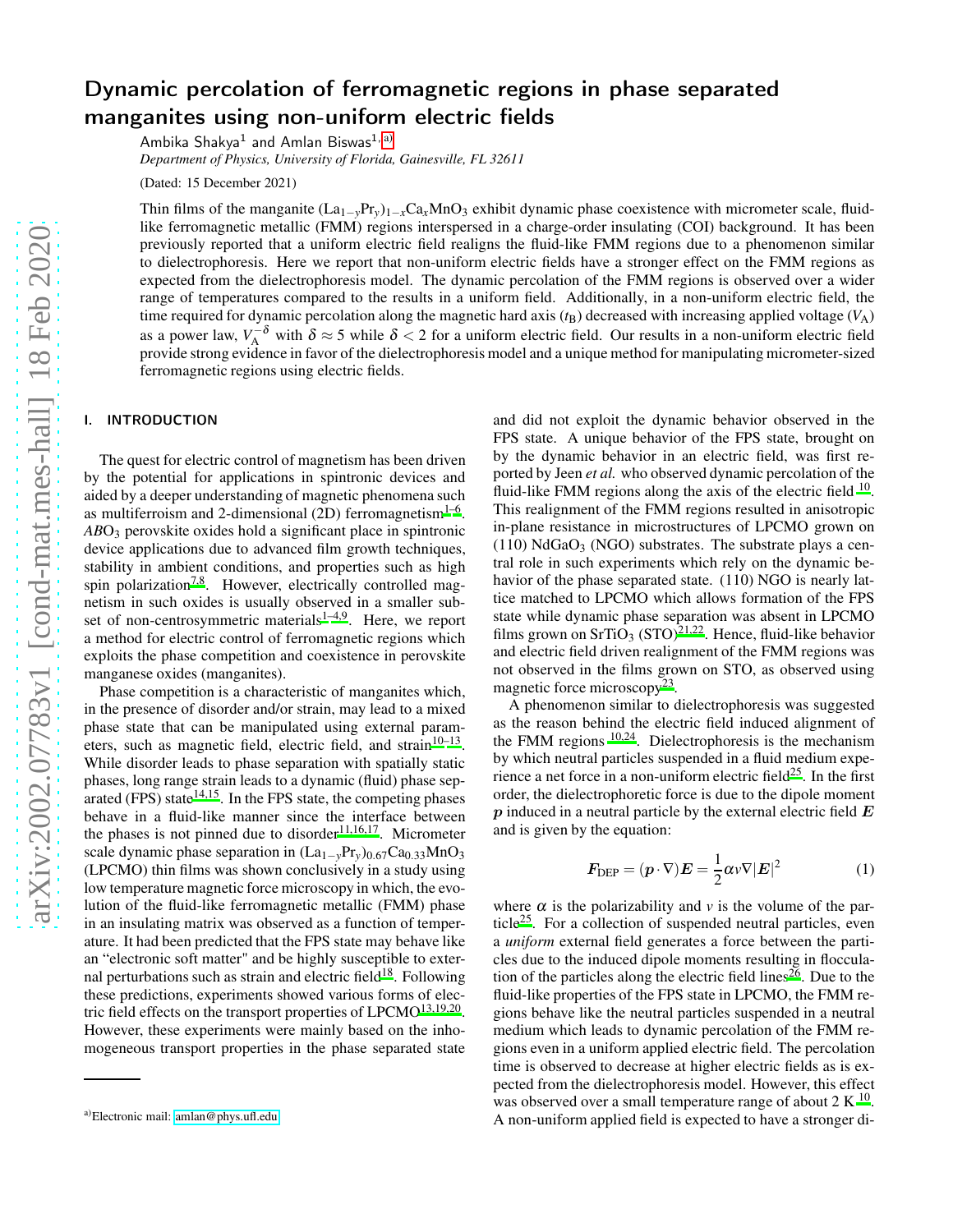

<span id="page-1-0"></span>FIG. 1. (a) The orientation of the  $(La<sub>0.4</sub>Pr<sub>0.6</sub>)<sub>0.67</sub>Ca<sub>0.33</sub>MnO<sub>3</sub>$ (LPCMO) thin film grown on  $(110)$  NdGaO<sub>3</sub> (NGO) substrate shown schematically along with the directions of the magnetic easy and hard axes. (b) Optical microscope image of a microstructured goldelectrode (pattern 2) on the LPCMO thin film after lift-off photolithography and gold-wire bonding and a schematic showing a cross section of the Au & Ti contact on the LPCMO/NGO thin film. (c) and (d) Calculated non-uniform electric field magnitudes produced by patterns 1 and 2, respectively. The electrodes are shown in black. Scale bars in (c) and (d) correspond to 200  $\mu$ m and 250  $\mu$ m, respectively. The direction of the easy axis is shown for both patterns.

electrophoretic effect due to higher order induced moments in the FMM regions and their interactions with increasing order electric field derivatives<sup>[27](#page-5-22)</sup>. In this paper, we report the effect of a non-uniform applied electric field on the dynamic phase separated state in LPCMO. Microfabricated electrodes in two configurations were deposited on an LPCMO thin film to produce the non-uniform electric field. The time dependence of resistance and dynamic percolation is observed over a temperature range of about 20 K. The percolation time decreased with increasing electric field magnitudes as a power law with a higher exponent compared to the case of a uniform field. Hence, our results confirm the contribution of higher order induced moments and field derivatives to the dielectrophoresis of the FMM regions compared to previous observations in a uniform applied field. Our results provide a method for rearranging ferromagnetic regions in a material using electric fields at even lower current densities compared to magnetic skyrmions<sup>[28](#page-5-23)</sup>.

## II. EXPERIMENTAL METHODS

Pulsed laser deposition technique was used to grow  $(La<sub>0.4</sub>Pr<sub>0.6</sub>)<sub>0.67</sub>Ca<sub>0.33</sub>MnO<sub>3</sub> (LPCMO)$  thin films of thickness 30 nm on  $(110)$  NdGaO<sub>3</sub> (NGO) substrates. The details of thin film growth are described in Ref. [29.](#page-5-24) (110) NGO exerts anisotropic tensile strain on LPCMO of +0.49% in the  $[1\overline{1}0]$  direction and +0.26% in the  $[001]$  direction<sup>[29](#page-5-24)</sup>. This anisotropic strain leads to in-plane magnetic anisotropy in the LPCMO film with the  $[1\overline{1}0]$  direction being the magnetic easy axis (see Fig.  $1(a)$ )<sup>[29](#page-5-24)</sup>. The magnetic anisotropy and length scale of phase separation in LPCMO (up to about 10  $\mu$ m <sup>[11](#page-5-10)</sup>)

were primary considerations in the design of the electrode patterns for applying non-uniform electric fields. The patterns were created to apply the electric field at a length scale about an order of magnitude higher than the phase separation scale i.e., about 100  $\mu$ m. Such a length scale will allow us to observe the effects of dielectrophoresis without the averaging effect which occurs at millimeter scales  $10$ . The contribution of the magnetic anisotropy to the pattern design will be discussed in the next section.

We deposited electrical contacts of two different shapes directly on the surface of the LPCMO thin films using lift-off photolithography process. We used a Karl Suss Delta 80 spinner to deposit positive photoresist AZ1512 of thickness 800 nm and then kept it in an oven at 105◦C for 25 min. UV light of wavelength 365 nm and an MA6 mask aligner was used to illuminate the photoresist through an optical mask on the sample for 40 sec in hard contact mode. Then image reversal was performed to convert the UV exposed area of positive photoresist into negative photoresist. The sample was then exposed to UV light for 60 sec in flood mode and developed for 1 minute 30 second using AZ 300 MIF developer so that the negative photoresist remained while the positive photoresist was washed away. The sample was then washed in DI water for 30 seconds. Using a KJL sputter deposition system, 20 nm Ti and 100 nm Au were deposited on the film. Finally, by cleaning with acetone and ethanol for 5 minutes in a sonicator, the metal covered photoresist layer was removed, leaving gold contact pads on the sample as shown in Fig. [1\(](#page-1-0)b). Note that this fabrication method does not involve any chemical etching process of the manganite thin film unlike in Refs. [10](#page-5-6) and [30](#page-5-25). Hence, this process avoids the formation of defects at the edges of the manganite microstructures which can act as pinning centers for the FMM regions. The two electrode patterns discussed in this paper are shown in Fig. [1\(](#page-1-0)c) and (d). The geometry of the patterns generate a non-uniform electric field in the plane of the thin film sample when a voltage is applied across the two (black) electrodes in Figs. 1(c) and (d). The sample was mounted on a chip carrier and gold wires bonded to the rectangular/circular pads on the sample were used for electrical contacts. A two-probe method using a constant voltage source was used to measure the resistance of the sample with these electrode configurations  $^{13}$  $^{13}$  $^{13}$ . The contribution of contact resistance was negligible due to the high resistances being measured which was confirmed by comparing the measured resistances with four-probe values as will be shown in the next section. The two-probe method allows us to use constant voltages across the sample for the resistance versus temperature  $(R - T)$  and resistance versus time  $(R - t)$ measurements.

## III. RESULTS AND DISCUSSIONS

The electrode patterns shown in Figs. 1(c) and (d) were chosen as two simple configurations for producing nonuniform electric fields: a circular configuration (pattern 1) for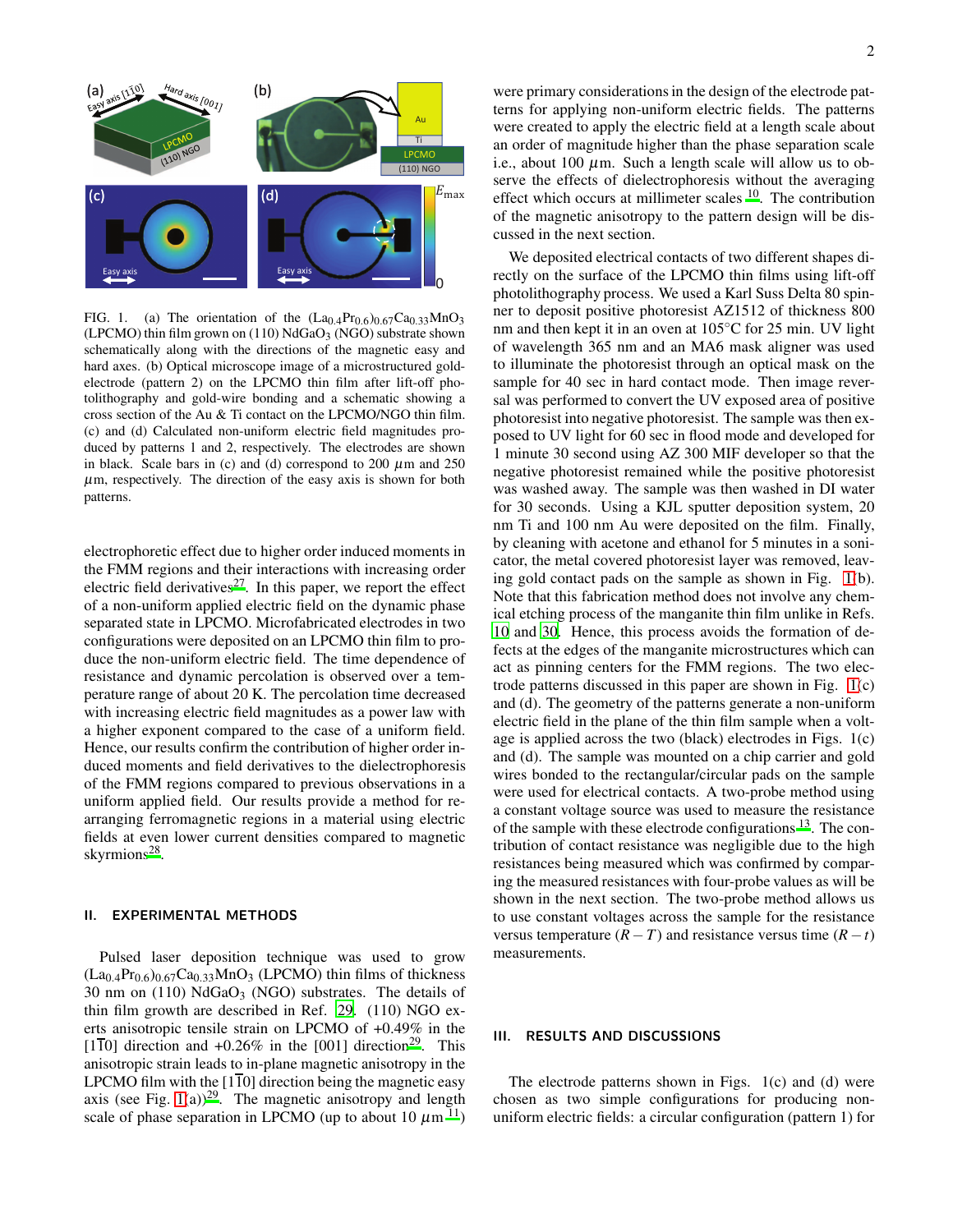

<span id="page-2-0"></span>FIG. 2.  $R - T$  curves for an  $(La_{0.4}Pr_{0.6})_{0.67}Ca_{0.33}MnO_3$  thin film grown on  $(110)$  NdGaO<sub>3</sub> measured with a non-uniform electric field produced by (a) pattern 1 and (b) pattern 2. The arrows in both figures show the direction of temperature change. (c)  $T - E_{\text{max}}$  plots where, blue filled circles and squares represent  $T_{IM}$  for patterns 1 & 2, respectively and red open circles and squares represent  $T_{\text{MI}}$  for patterns 1 & 2, respectively.(d) Plots of ΔT<sub>IM</sub> vs. *E*<sub>max</sub> for pattern 1 (blue filled circles) and pattern 2 (blue filled squares). The open triangles indicate ΔT<sub>IM</sub> for uniform applied electric field (data taken from Ref. [10\)](#page-5-6).

which the electric field is given by Eq. 2

$$
|\mathbf{E}| = \frac{V_A}{r \ln(r_1/r_2)}\tag{2}
$$

 $(V_A$  is the applied voltage difference,  $r_1$  and  $r_2$  are radii of the inner and outer electrodes respectively, *r* is the distance from the inner electrode center) and pattern 2 which is essentially a sharp projection separated from a straight conductor. Figs. 1(c) and (d) also show the electric field magnitude distribution for each pattern calculated using the relaxation technique. The in-plane magnetic anisotropy of the LPCMO thin films introduces an additional factor in the design of the electrodes as will be discussed next. Since the electric field direction for pattern 1 is radial, both the magnetic easy ( $[1\overline{1}0]$ direction) and hard axis ([001] direction) are subjected to the same electric field. Under such conditions, the FMM regions in LPCMO show a preference for aligning along the easy axis as was reported in Ref. [10](#page-5-6) where, it was also shown that even without an applied field the FMM regions tend to align along the easy axis. Hence, we chose the specific shape and orientation of pattern 2 to apply the highest electric field and maximum  $\nabla |\mathbf{E}|^2$  along the hard axis to isolate just the electric field effect on the dynamic percolation of the FMM regions. The shape of pattern 2 also avoids sharp corners which could provide alternate regions of dynamic percolation and a slight asymmetry ensures that the strongest electric field (and maximum  $\nabla |\mathbf{E}|^2$ ) is in the region shown by the dotted circle in Fig. [1\(](#page-1-0)d). The maximum electric field (*E*max) for patterns 1 and 2 are  $(2.4 \times 10^4) V_A$  V/m and  $(8.0 \times 10^4) V_A$  V/m respectively,

where  $V_A$  is the voltage applied across the two electrodes.

Fig. [2\(](#page-2-0)a) shows the voltage dependent  $R - T$  plots for LPCMO using pattern 1. The resistance was measured using a two-probe method with a constant voltage applied across the electrodes shown in Fig.  $1(c)$ . Hence, there is a question about the contribution of the Au/Ti contacts to the overall resistance. To check for this contribution, we calculated the resistivity of LPCMO using the equation for the geometry of pattern 1:

$$
\rho = R \frac{2\pi d}{\ln(r_1/r_2)}\tag{3}
$$

where *d* is the film thickness. A comparison of the calculated resistivity values to those reported in Refs. [10](#page-5-6) and [13](#page-5-7) shows that the contribution of contact resistance is negligible for these two probe measurements. The hysteresis observed between the cooling and warming runs of the  $R - T$  plot is expected due to phase separation in LPCMO and is dependent on the thermal history of the sample. In Fig. [2\(](#page-2-0)a), each *R* − *T* measurement for pattern 1 was started at 10 K and the sample was then heated up to 200 K in steps of 2 K with  $V_A$ turned on followed by a cooling run from 200 K to 8 K. No insulator-to-metal transition was observed for  $V_A < 40$  V. The anomalous high resistance of about 3 GΩ, observed below 20 K in the warming run at 40 V, drops to about 1 M $\Omega$  on warming. This behavior has been reported before in LPCMO microstructures and is due to "frozen" FMM regions at low temperatures which become unblocked on warming and form a conducting path in the presence of an electric field  $30-33$  $30-33$ .

A preliminary inference from Fig. [2\(](#page-2-0)a) is that the non-uniform electric field produces a larger increase in the insulator-to-metal transition temperature ( $\approx$  12 K) compared to a uniform field ( $\approx 2$  K) <sup>[10](#page-5-6)</sup>. To discuss this effect quantitatively, we define the insulator-to-metal/metal-to-insulator transition temperature  $(T_{IM}/T_{MI})$  as the temperature at which the slope of the  $log(R) - T$  curve is maximum in the cooling/warming run. Since the electric field is non-uniform, we will use the maximum value of the electric field (*E*max) for a given  $V_A$  to compare the results to the case of a uniform electric field. Fig.  $2(c)$  shows the variation of  $T_{IM}$  and  $T_{MI}$ as a function of  $E_{\text{max}}$  (using  $E_{\text{max}} = (2.4 \times 10^4) V_A$  V/m for pattern 1).  $T_{IM}$  increases with increasing  $E_{max}$  and plateaus at about 36 K. We then defined the change in  $T_{IM}$  relative to its value for  $V_A = 40$  V as  $\Delta T_{IM} = T_{IM}(V) - T_{IM}(40V)$  for pattern 1, which is plotted as function of *E*max in Fig. [2\(](#page-2-0)d).  $\Delta T_{\text{IM}}$  plateaus at about 12 K for pattern 1. To illustrate the difference between the effects of a non-uniform and uniform applied electric fields, Fig. [2\(](#page-2-0)d) also shows the  $\Delta T_{IM}$  (defined as  $T_{IM}(V) - T_{IM}(5V)$  for the device structure discussed in Ref. [10](#page-5-6) (open triangles). The ΔT<sub>IM</sub> of 12 K due to the nonuniform electric field produced by pattern 1 is significantly larger than the  $\Delta T_{\text{IM}}$  of about 2 K due to the uniform elec-tric field<sup>[10](#page-5-6)</sup>. However,  $\Delta T_{IM}$  does top out at 12 K for pattern 1 which may be due to the accumulation of the FMM regions near the inner electrode where the electric field is maximum.

To mitigate this issue with pattern 1, we then switched to pattern 2 where the distance between the electrodes is smaller than pattern 1 (see Fig. [1\)](#page-1-0). In addition, the maximum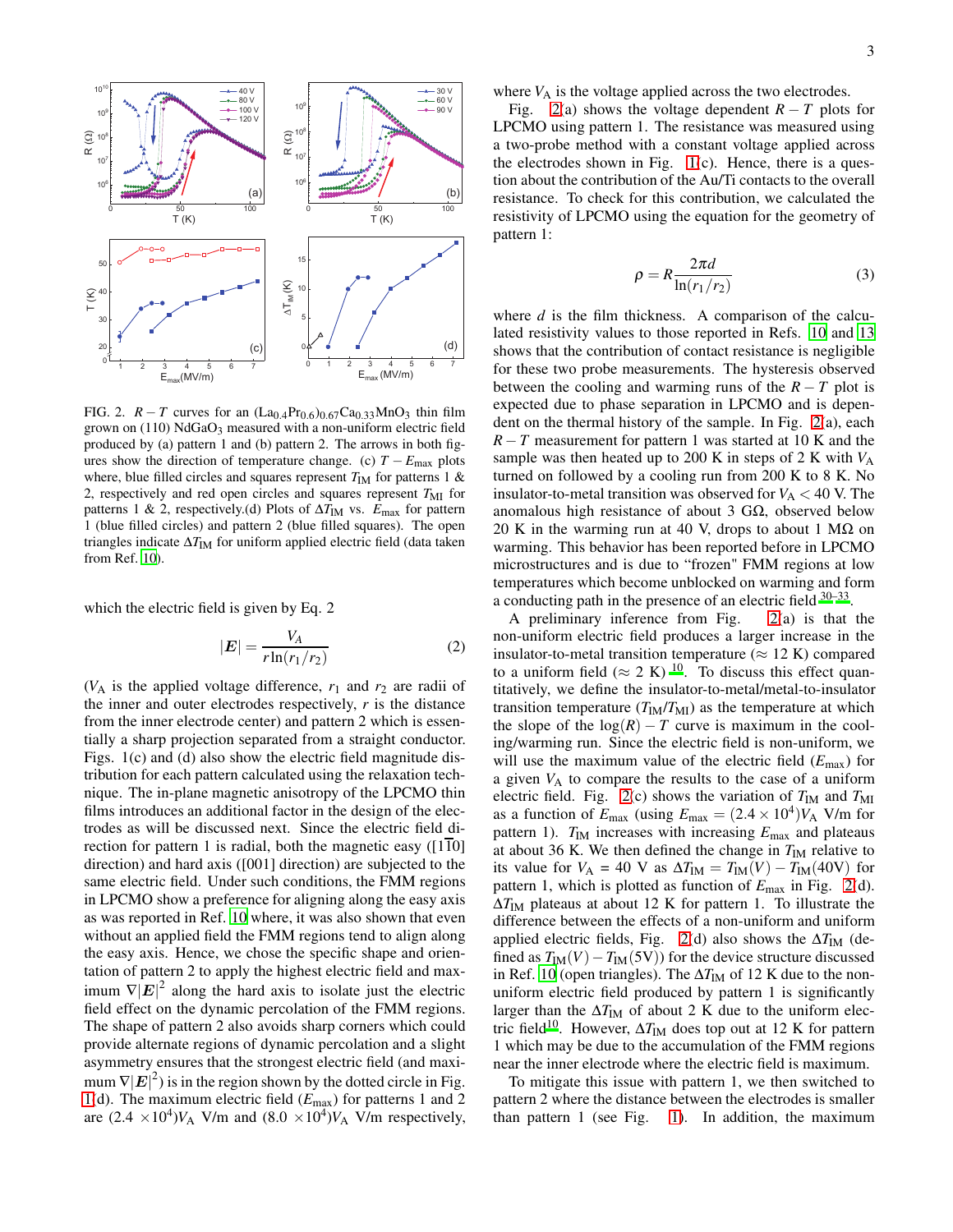$\nabla |E|^2 = 1.7 \times 10^{17} \text{ V}^2/\text{m}^3$  for pattern 2 which is larger than that of the pattern 1 (maximum  $\nabla |\mathbf{E}|^2 = 1.6 \times 10^{16} \text{ V}^2/\text{m}^3$ ) by an order of magnitude. The  $R - T$  curves at different  $V_A$ measured using pattern 2 are shown in Fig. [2\(](#page-2-0)b). Figs. [2\(](#page-2-0)c) and [2\(](#page-2-0)d) show that the increase in  $T_{IM}$  as a function of  $E_{max}$ is larger for pattern 2 compared to pattern 1. In addition, the plateauing of ∆*T*IM as a function of *E*max observed for pattern 1 is absent for pattern 2. It is also notable that while a uniform field left  $T_{\text{MI}}$  unchanged<sup>[10](#page-5-6)</sup>, for both patterns 1 and 2 a small increase of about 4 K in  $T_{\text{MI}}$  was observed as function of  $E_{\text{max}}$ in the warming cycle (represented by open circles for pattern 1 and open squares for pattern 2 in Fig.  $2(c)$ ). The rise in  $T<sub>MI</sub>$ is unexpected since the electric field should not affect the low temperature static phase separated (SPS) state during warming run due to pinned phase boundaries [13](#page-5-7). A likely scenario is that the stronger alignment of the FMM regions by the nonuniform electric field in the FPS state leads to a "frozen-in" alignment of the FMM regions when the sample is cooled to the SPS state. Subsequently, when the sample is warmed up, the "frozen-in" alignment leads to a higher  $T_{\text{MI}}$ .

While the *R*−*T* measurements discussed above provide the initial evidence of a stronger dielectrophoretic effect due to non-uniform electric fields, in Ref. [10](#page-5-6) it was resistance vs. time  $(R - t)$  measurements that had provided the clearest signature of dynamic percolation. A sharp drop was observed in the resistance after a certain amount of time in an applied electric field  $10$ . It was also shown in Ref. [10](#page-5-6) that the time required for this resistance breakdown (breakdown time,  $t_{\rm B}$ ) decreased exponentially with an increase in the applied (uniform) electric field along the magnetic easy axis whereas, when the electric field was applied along the hard axis, the decrease in  $t<sub>B</sub>$ with electric field was non-exponential (and will be shown to follow a power law in this paper). A non-uniform electric field is expected to have a stronger effect on the FMM regions since the dielectrophoretic force is proportional to  $\nabla |\mathbf{E}|^2$  and also due to the introduction of higher order multipole moments and field derivatives<sup>[27](#page-5-22)</sup>. Hence, we probed the dynamic behavior of the FPS state in a non-uniform electric field to further distinguish the effects from a uniform electric field. We performed isothermal resistance measurements as a function of time  $(R - t)$  using patterns 1 and 2 at different temperatures and  $V_A$ . Figs. 3(a) to (d) show the  $R - t$  curves for pattern 1. These temperatures are above the lower limit of  $T_{IM}$  for pattern 1 and therefore, below the percolation threshold of the fluidlike FMM phase  $11$  such that the sample remains in the insulating state unless a certain threshold voltage is applied for a certain period of time  $t_B$  <sup>[10](#page-5-6)[,13](#page-5-7)</sup>. Once the resistance breakdown occurs, it remains at the low value even when the electric field is removed. Therefore, the sample needs to be heated to a temperature well above the  $T_{\text{MI}}$  and then cooled to the next desired temperature for another isothermal  $R - t$ measurement<sup>[10](#page-5-6)[,13](#page-5-7)</sup>. We heated the sample to 150 K before each *R* − *t* measurement. We also kept the rate of cooling consistent so that the initial resistance of the sample at time  $t = 0$  is same for each voltage dependent *R*−*t* measurement.

To study the behavior of  $t_B$  as a function of  $V_A$  for pattern 1, we first defined  $t<sub>B</sub>$  as the time at which the slope of the log(*R*)−*t* curve (not shown), at a particular temperature and



<span id="page-3-0"></span>FIG. 3. (a), (b), (c), & (d) Voltage dependence of  $R - t$  curves for pattern 1 at 36 K, 38 K, 40 K, & 42.5 K, respectively. (e) Semilog plot of  $t_B$  as a function of  $V_A$  at 36 K. Solid red line is a linear fit to the data with fitting parameters (see Eq. 4)  $A = (4 \times 10^3 \pm 10^3)s$  and  $k = (0.09 \pm 0.01) V^{-1}$ . Inset: The corresponding ln-ln plot of *t*<sub>B</sub> vs. *V*<sup>A</sup> at 36 K.

*V*A, is maximum. Error bars were calculated using the full width at half maximum (FWHM) of the derivative of  $log(R)$ with respect to *t*. Fig. [3\(](#page-3-0)e) shows the  $ln(t)$  vs.  $V_A$  plot at 36 K. The red curve is a straight line fit showing the exponential behavior of  $t_B$  as a function of  $V_A$ . Such an exponential behavior was also reported in Ref. [10](#page-5-6) when the electric field was applied along the easy axis and it was shown that  $t<sub>B</sub>$  and *V*<sup>A</sup> follow the relation:

$$
t_{\rm B} = A \exp(-kV_{\rm A}) \tag{4}
$$

where *k* and *A* are fitting parameters (fitted values at 36 K given in Fig. [3](#page-3-0) caption). The radial electric field produced by pattern 1 implies that an equal electric field (and  $\nabla |\mathbf{E}|^2$ ) is applied along both the easy and hard axes. Since the FMM regions preferentially align along the easy axis, the *R* −*t* behavior is dominated by the dynamic percolation of the FMM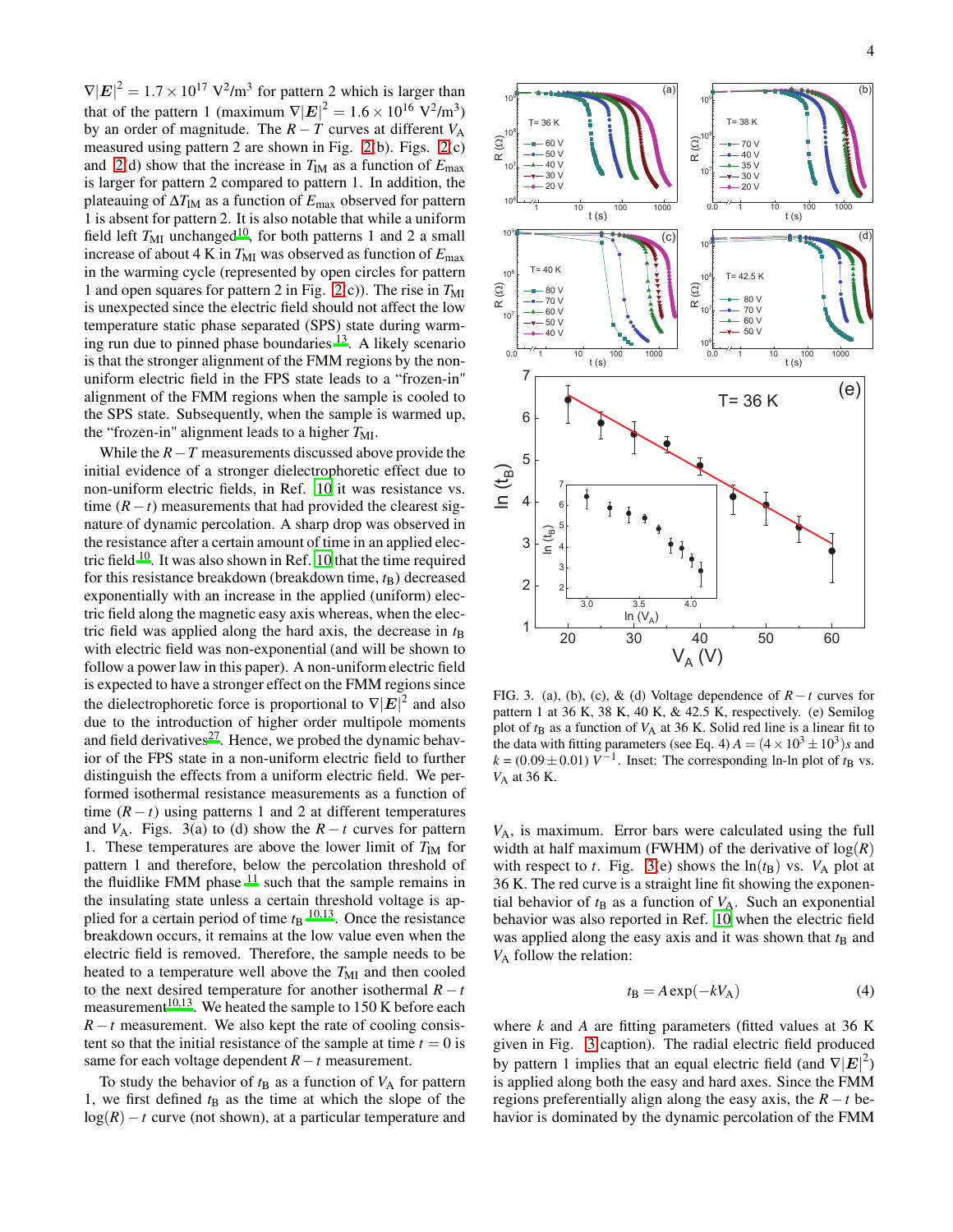

<span id="page-4-0"></span>FIG. 4. (a), (b), (c), & (d) Voltage dependent *R*−*t* curves for pattern 2 at 34 K, 36 K, 38 K, & 42 K, respectively. (e) Ln-ln plots depicting  $t_B$  as a function of  $V_A$  for the temperature range of 34 K to 48 K. The solid lines are the corresponding linear fits for the data from 34 K to 42 K. The open black circles represent the data points for a uniform electric field (data taken from Ref. [10\)](#page-5-6) and the corresponding linear fit (black dotted line).

regions along the easy axis for pattern 1 which leads to the behavior of  $t_B$  described by Eq. 4. The inset of Fig. [3\(](#page-3-0)e) shows the same data as a ln-ln plot to illustrate the lack of a power law relation between  $t_B$  and  $V_A$ . The decrease of  $t_B$  with  $V_A$ according to Eq. 4 was also observed at other temperatures except at 38 K. This exponential behavior was unexpected since earlier studies on flocculation of particles in an external electric field predicted a power law behavior i.e.:

$$
t_{\rm B} \propto V_{\rm A}^{-\delta} \tag{5}
$$

where  $\delta = 2$  for the particular case of dipolar interactions in a uniform electric field $^{34}$  $^{34}$  $^{34}$ . It is likely that the tendency of the FMM regions to align along the easy axis even in the absence of an electric field leads to the deviation from the power law behavior of Eq. 5 to the exponential behavior of Eq. 4. Indeed, in Ref. [10](#page-5-6) it was shown that when the electric field was



<span id="page-4-1"></span>FIG. 5. *T* vs.  $E_{\text{max}}$  phase diagram showing the region in which dynamic percolation is observed for pattern 1 (open blue circles), pattern 2 (open red squares), and uniform electric field (open black triangles, data taken from Ref. [10](#page-5-6)). The  $T_{IM}$  for different  $E_{max}$  are also reproduced here for pattern 1 (solid blue circles) and pattern 2 (solid red squares).

applied along the hard axis,  $t_B$  and  $V_A$  did not follow an exponential relation. Hence, to extract the effect purely due to a non-uniform electric field (without the influence of the magnetic interactions as in along the easy axis) we used pattern 2 which is expected to constrain the motion of the FMM regions along the hard axis.

We measured the dynamic behavior of the FMM regions using pattern 2 and Figs. 4(a) to (d) show the voltage dependent  $R - t$  curves at different temperatures. Fig. [4\(](#page-4-0)e) shows the  $ln(t<sub>B</sub>)$  vs.  $ln(V<sub>A</sub>)$  plots for the different temperatures. The straight line fits to these ln-ln plots show that for the dynamic percolation along the hard axis there is indeed a power law relation between  $t_B$  and  $V_A$  (Eq. 5) and not an exponential behavior. The exponents  $\delta$  measured at different temperatures are  $4.9 \pm 0.3$  (at 34 K),  $4.9 \pm 0.3$  (at 36 K),  $5.2 \pm 0.5$  (at 38 K),  $4.2 \pm 0.3$  (at 40 K), and  $5.2 \pm 0.6$  (at 42 K) which are significantly different from  $\delta = 2$  (expected value for uniform electric field  $34$ ). We claim that this deviation from the dipolar approximation is due to the non-uniform external field. To bolster this claim, the  $ln(t<sub>B</sub>)$  versus  $ln(V<sub>A</sub>)$  for a uniform external field (taken from Ref. [10\)](#page-5-6) is also plotted in Fig. [4\(](#page-4-0)e).  $\delta = 1.37 \pm 0.06$  for the case of a uniform external field. The reduction of  $\delta$  to a value less than 2 has been observed before and is possibly due to screening of the electric field due to the metallicity of the FMM regions  $34$ . Nevertheless, it is clear that a non-uniform electric field leads to a significantly stronger power law behavior of  $t<sub>B</sub>$  as a function of  $V<sub>A</sub>$  compared to a uniform external field. Fig. [4\(](#page-4-0)e) also shows that for the higher temperatures of 44 K, 46 K  $\&$  48 K, the scatter in the data does not allow a straight line fit suggesting a breakdown of the power law behavior possibly due to the smaller FMM regions with a wider variation in size, at higher temperatures.